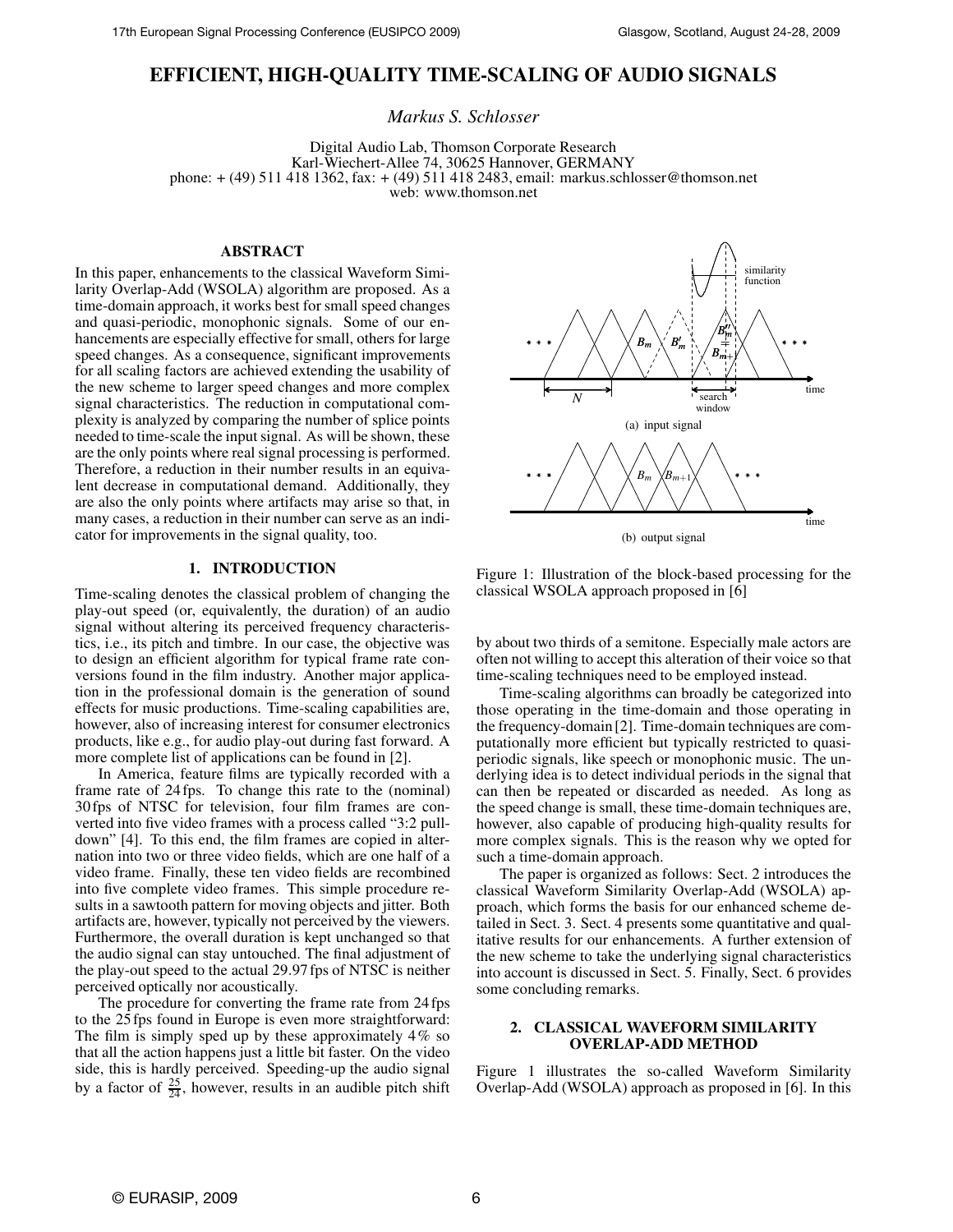

Figure 2: Illustration of the proposed enhancements to the classical WSOLA approach

time-domain approach, the output signal is constructed from blocks  $B_m$  of a fixed length N (typically around 20 ms). As indicated by the triangles, these blocks overlap by 50% so that a fixed cross-fade length is guaranteed. In our opinion, this is one of the reasons why the time-scaled signal is of higher quality than with other Synchronous OverLap-Add (SOLA) methods.

Another reason is that the best interval for a cross-fade is not only determined based on the interval itself but also takes the future development of the signal into account. If we assume that the block  $B_m$  has just been appended to the output signal, the next block  $B_{m+1} = B''_m$  is determined as follows:  $B''_m$  is the block that is, first, most similar to the block  $B'_m$  that would normally follow the current block  $B_m$  and that, second, lies within a search window around the ideal position (as determined by the scaling factor). The deviation from the ideal position is thereby typically restricted to be less than 5ms resulting in a search window of 10ms in size.

#### **3. ENHANCEMENTS**

The classical WSOLA approach described in the last section can be enhanced in several ways. These enhancements are depicted in Fig. 2 and will be detailed in the following subsections.

#### **3.1 Splice Point Prediction**

The first enhancement consists in realizing that it is not always necessary to find the next block  $B_{m+1}$  by performing a computationally expensive template matching (i.e., by maximizing a similarity function). Especially if the scaling factor is close to one, the signal block  $B'_m$  whose most similar counterpart is searched for will often simply lie itself within the search window. For any sensible similarity function, this block should represent the best match, i.e.,  $B_{m+1} = B''_m = B'_m$ .

Using the deviation from the ideal position of the last best match and the additional deviation caused by appending a consecutive block, it can easily be checked if this is the case and the position of the block determined. It can even be predicted for how many consecutive blocks this is going to be the case and, thus, an input signal segment of corresponding length can simply be appended to the output signal. This procedure not only avoids the computations for the template matching but also those needed to perform the cross-fades.

Let us denote the current deviation from the ideal position with  $d(m)$  and the scaling factor with  $\alpha$ , where  $\alpha > 1$ shall indicate a stretching of the input signal. Performing the cross-fade between consecutive blocks is equivalent to adding  $\frac{N}{2}$  further samples to the output signal. On the input side,  $\frac{N}{2\alpha}$  samples should, however, have been used instead. This results in an additional deviation

$$
\Delta_d = \frac{N \alpha - 1}{2 \alpha}.
$$
 (1)

As a consequence,

$$
N_{\text{blocks}} = \text{floor}\left(\frac{\text{sign}(\alpha - 1)d_{\text{max}} - d(m)}{\Delta_d}\right) \tag{2}
$$

consecutive blocks may be copied without surpassing the maximum allowed deviation  $d_{\text{max}}$ . The factor "sign( $\alpha - 1$ )" takes into account that the deviation tends towards negative values for scaling factors smaller than one.

This enhancement can even be taken one step further by removing the restriction that the appended signal segment needs to consist of entire blocks. Instead of determining the block for which the maximum allowed deviation is surpassed, this can just as well be done on a sample by sample basis. This approach leads to calculating the critical sample  $n_{\text{crit}}$  (indicated in Fig. 2) for which the deviation  $d(n_{\text{crit}})$ from the ideal position reaches the limit  $\pm d_{\text{max}}$ . Analogous to Eq. 2, the maximum number of samples to be copied  $N_{\text{samples}} = n_{\text{crit}} - n$  may be calculated instead as

$$
N_{\text{samples}} = \text{floor}\left(\frac{\alpha}{\alpha - 1} \left(\text{sign}(\alpha - 1)d_{\text{max}} - d(n)\right)\right). \quad (3)
$$

This first enhancement can be summarized as realizing that the processing can be divided into two phases. In the first phase, samples are simply copied to the output signal as long as the deviation from the ideal input sample induced by this procedure stays in a predefined range. When the limit is reached, the signal is spliced and a template matching is performed in the second phase to find the most similar block within the allowed range.

### **3.2 Weighted Similarity Function**

The second enhancement shown in Fig. 2 consists in weighting the similarity function. If there are similarly good matches within the search window, the candidate closest to the opposite end  $\mp d_{\text{max}}$  should be chosen. As described by Eq. 1, this results in longer signal segments being appended next so that the number of splice points is reduced. In addition to reducing the amount of template matchings, this also reduces the points were artifacts may develop. Consequently, an appropriately chosen bias will speed up the processing as well as improve the signal quality. The bias should, however, also not be chosen too high to avoid cross-fading between dissimilar signal segments.

#### **3.3 Lower Limit for Minimum Hop Distance**

The deviation from the ideal position at the critical sample  $d(n_{\text{crit}})$  equals  $\pm d_{\text{max}}$ . As described by Eq. 1, the subsequent cross-fade amounts to the signal block *B* ′ *<sup>m</sup>*(whose most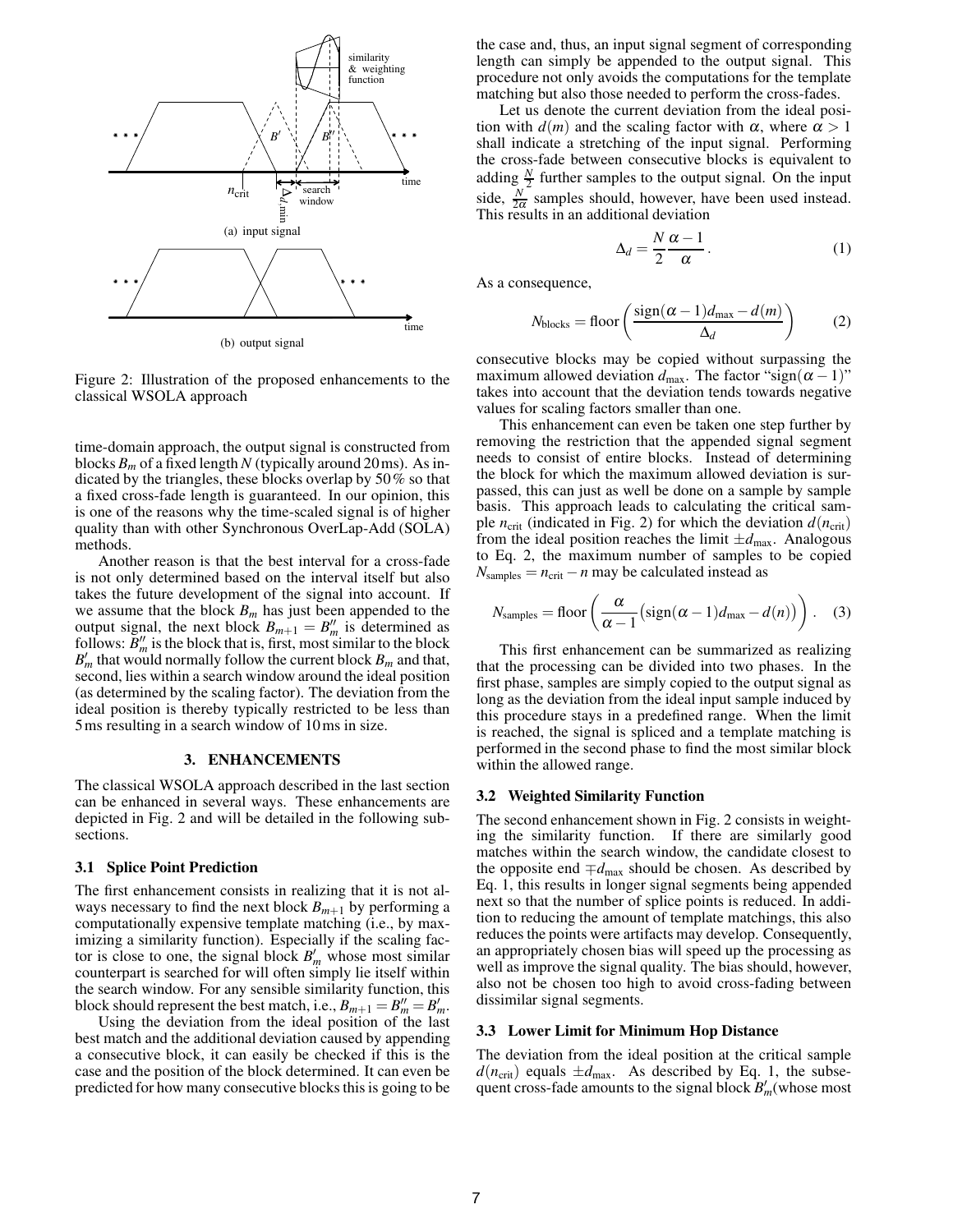similar counterpart is searched for) lying exactly ∆*<sup>d</sup>* samples outside of the search window. Therefore, ∆*<sup>d</sup>* may be denoted the minimum hop distance. It can be very small if the scaling factor  $\alpha$  is close to one. In our case of increasing the play-out speed from 24 fps to 25 fps and a block length of  $N = 20$  ms, the minimum hop distance becomes  $\Delta_d = 10 \,\text{ms} \cdot \frac{24 - 25}{24} \approx 0.4 \,\text{ms}.$ 

This is problematic as the energy of audio signals tends to be concentrated in the low-frequency range so that any selfsimilarity function will have a broad peak around zero. The fundamental frequency of human speech typically lies between 80Hz for deep male voices and 350Hz for children [3]. Assuming a pure sine, this would be equivalent to the first zero-crossing of the auto-correlation function lying between  $\frac{1}{4.350\text{Hz}}$  = 0.7 ms and  $\frac{1}{4.80\text{Hz}}$  = 3.1 ms. Now, if  $\Delta_d$  is smaller than the peak, the template matching is likely to decide for the border of the search window being closest to the ideal point, i.e., to jump by the minimum hop distance. If, as in our case,  $\Delta_d$  is even a lot smaller than the peak, the template matching will decide for the minimum hop distance several times in a row until the accumulated sum of ∆*<sup>d</sup>* surpasses the width of the peak.

Using the terminology distinguishing two processing phases, there will be no copying phase. The output signal will contain a concatenation of cross-fades between signals being spaced  $\Delta_d$  apart. This not only increases the computational demand dramatically, it also results in poor audio quality due to the induced quasi-periodic artifacts.

The weighting of the similarity function described in Sect. 3.2 can only lessen this effect but not remove it completely. Therefore, the third enhancement consists in introducing a lower limit  $\Delta_{d,\text{min}}$  for the minimum hop distance, i.e., artificially increasing the minimum hop distance if  $\alpha \approx 1$ . For our implementation distinguishing two processing phases, this can easily be achieved by increasing the maximum allowed deviation from the ideal point during the copying phase by the corresponding difference  $d_x$ , i.e.,

$$
N_{\text{samples}} = \frac{\alpha}{\alpha - 1} \left( \text{sign}(\alpha - 1)(d_{\text{max}} + d_x) - d(n) \right) \tag{4}
$$

where

$$
d_x = \min(0, \Delta_{d, \min} - |\Delta_d|). \tag{5}
$$

#### **4. RESULTS**

The first aspect of the enhancement described in Sect. 3.1 consists in separating the block-based processing into a copying and a template matching phase. This enhancement merely reduces the computational load without affecting the output signal. The computational savings can, however, be significant if, as in our case, the speed change is small so that the copied signal segments are long. As the required number of splice points for this approach equals the effective number of splice points in the classical WSOLA, it shall serve as a reference in the sequel (cf. column "Sect. 3.1a" in Table 1).

On the other hand, the second aspect of moving from a block-based to a sample-based copying of signal segments guarantees that the allowed deviation is consistently exploited to its maximum. As can be seen in column "Sect. 3.1b" Table 1, the reduction in the number of splice points is most prominent for large speed changes, i.e., when  $\Delta_d$  in Eq. 1 is large. In this case, only few or even no complete block may be copied so that the introduction of fractional blocks makes a huge difference. As artifacts may only Table 1: Comparison between required number of splice points for...

(a) 18 s of male speech

| $\alpha$ | Sect. $3.1a$ | Sect. $3.1b$ | Sect. 3.2 | Sect. 3.3 |
|----------|--------------|--------------|-----------|-----------|
| 0.5      | 896          | 600          | 566       |           |
| 0.67     | 834          | 627          | 557       |           |
| 0.8      | 675          | 518          | 457       | 426       |
| 0.96     | 653          | 633          | 404       | 83        |
| 1.04     | 718          | 642          | 406       | 84        |
| 1.25     | 929          | 718          | 632       | 533       |
| 1.5      | 1441         | 1168         | 1028      |           |
|          | 244(         | 1918         | 1713      |           |

(b) 27 s of pop music

| $\alpha$ | Sect. $3.1a$ | Sect. $3.1b$ | Sect. 3.2 | Sect. 3.3 |
|----------|--------------|--------------|-----------|-----------|
| 0.5      | 1345         | 875          | 821       |           |
| 0.67     | 1335         | 1025         | 967       |           |
| 0.8      | 1227         | 994          | 914       | 829       |
| 0.96     | 1135         | 1090         | 798       | 157       |
| 1.04     | 1206         | 1132         | 705       | 160       |
| 1.25     | 1666         | 1338         | 1198      | 1014      |
| 1.5      | 2470         | 2099         | 1896      |           |
|          | 3846         | 3006         | 2806      |           |

arise at splice points, reducing their number improves the audio quality accordingly.

As already detailed in Sect. 3.2, weighting the similarity function offers a trade-off between the number of splice points and the similarity of the cross-faded signal blocks. As a consequence, the number of points where artifacts may arise is reduced but the severeness of the artifacts increased. In informal listening tests, a linear weighting function where the similarity values at the unfavorable border of the search window are reduced by 30% resulted in a notable reduction in the number of splice points (cf. column "Sect. 3.2" in Table 1) while at the same time improving the audio quality slightly.

Finally, Table 1 also shows the results for limiting the minimum hop distance of Sect. 3.3. The exact value of the limit is uncritical. It should just neither be chosen too small to be effective nor too large to avoid jumps by two periods. Similar considerations to the comparison with the typical range of pitch periods in Sect. 3.3 led us to limiting the minimum hop distance to  $\Delta_{d,\text{min}} = 3$  ms. As this lower limit is only effective for  $\alpha \in \left[\frac{10}{13}, \frac{10}{7}\right]$  (cf. Eq. 1), the remaining cells in column "Sect. 3.3" of Table 1 are empty. For our target application of changing the play-out speed from 24 fps to 25 fps (i.e.,  $\alpha \approx 1.04$ ), introducing this limit for the minimum hop distance reduces the number of splice points dramatically. In this case, the final enhancement has a huge effect on computational efficiency as well as audio quality.

#### **5. SIGNAL-AWARE TIME-SCALING**

As already detailed in the introduction, time-domain approaches work best for quasi-periodic, monophonic signals where sequences of similar signal segments exist so that individual segments may be repeated or discarded as needed. Due to the lack of temporal structure, noise-like and silent signals are well suited to be time-scaled, too. On the other hand, transients should be kept unchanged as no similar sig-